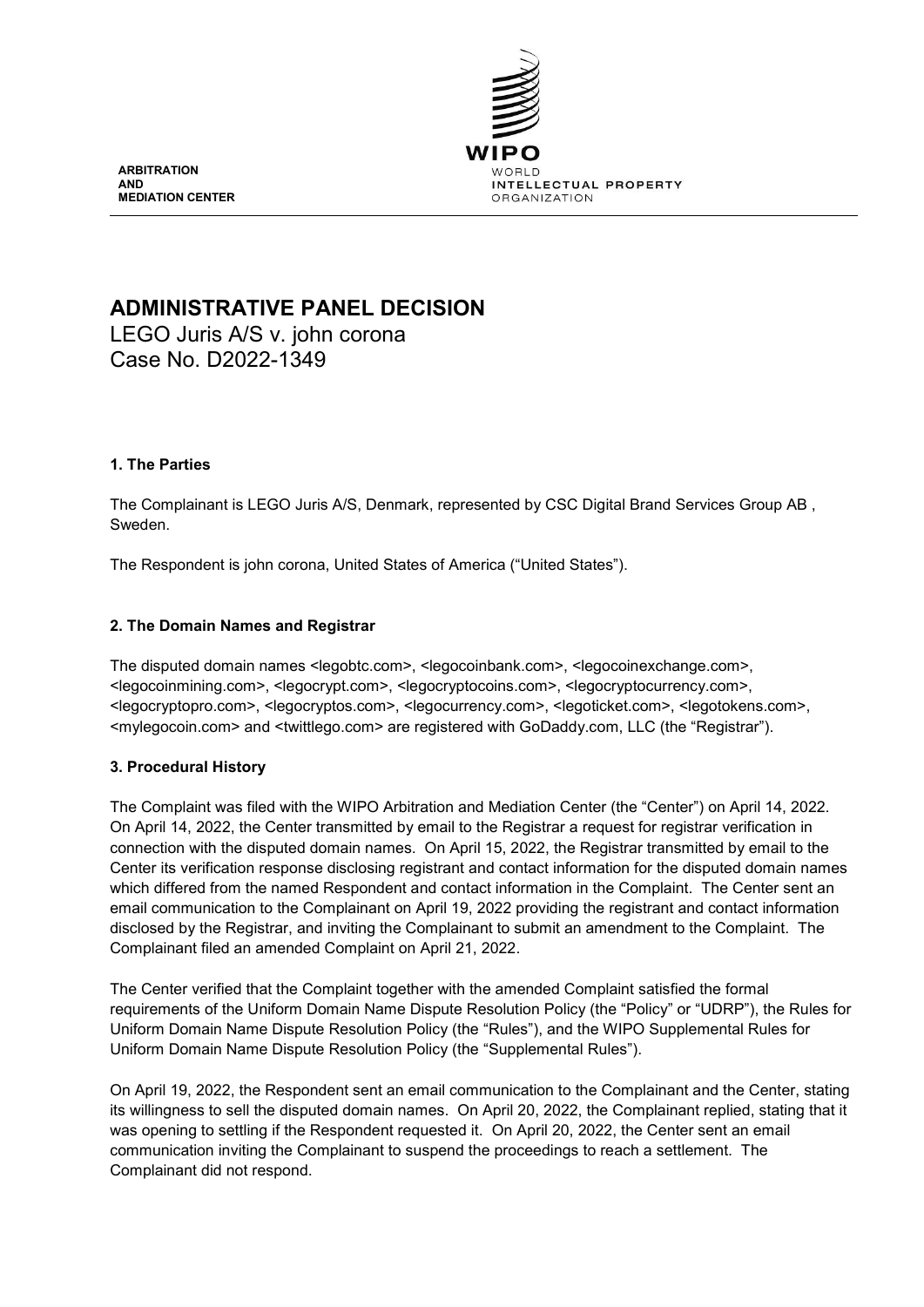In accordance with the Rules, paragraphs 2 and 4, the Center formally notified the Respondent of the Complaint, and the proceedings commenced on April 27, 2022. In accordance with the Rules, paragraph 5, the due date for Response was May 17, 2022. The Respondent did not submit any response. Accordingly, the Center commenced the panel appointment process on May 18, 2022.

The Center appointed Alistair Payne as the sole panelist in this matter on May 24, 2022. The Panel finds that it was properly constituted. The Panel has submitted the Statement of Acceptance and Declaration of Impartiality and Independence, as required by the Center to ensure compliance with the Rules, paragraph 7.

#### **4. Factual Background**

The Complainant is the Danish owner of the global Lego construction toy business with products sold in more than 130 countries, including the United States. The Complainant owns numerous trade mark registrations for its LEGO word mark, including in particular United States registration 1018875 registered on August 26, 1975. It also owns close to 5,000 domain names containing the LEGO mark and operates an extensive website for its business at <lego.com>.

The disputed domain names were all registered on October 21 2021. They each divert to a separate Registrar parking pages that feature sponsored links.

#### **5. Parties' Contentions**

#### **A. Complainant**

The Complainant submits that it owns registered trade mark rights for its LEGO mark which it says is one of the best known marks in the world and which has been recognised as such by a number of organisations that review brands and corporate reputation. It notes that each of the disputed domain names incorporate the LEGO mark. It says that this is sufficient to support a finding of confusing similarity for each of the disputed domain names and that the fact that each of the disputed domain names contains various descriptive terms related to cryptocurrencies such as "coinbank", "coinexchange", "coinmining", "cryptocoins", "btc", "tokens" and "ticket" or the prefixes "my" and "twit" does not detract from the overall impression of the mark given by the incorporation of the LEGO mark and does not prevent a finding of confusing similarity.

The Complainant submits that it has given no licence or authorisation of any kind to the Respondent to use the LEGO trade mark and that the Respondent is not an authorised dealer of the Complainant's products and has never had a business relationship with the Complainant. It says that the Respondent is not commonly known by any of the disputed domain names and notes that the Whois information identifies the registrant as "John Corona Patriots Act LLC" which has no resemblance to any of the disputed domain names. The Complainant says further that the Respondent is not using the disputed domain names in connection with a *bona fide* offering of goods or services, but instead has intentionally chosen each of the disputed domain names based on the Complainant's LEGO registered trade mark in order to generate traffic and income through websites that feature sponsored links and are therefore commercial.

In terms of registration in bad faith, the Complainant says that the Respondent registered the disputed domain names on October 21, 2021, which is subsequent to the date on which the Complainant registered the trade mark LEGO in the United States (where the Respondent resides) and elsewhere by many years. The Complainant submits that it is obvious that it is the fame of the LEGO trade mark that has motivated the Respondent to register the disputed domain names and that the Respondent cannot claim to have been using the LEGO trade mark, without being aware of the Complainant's rights to it.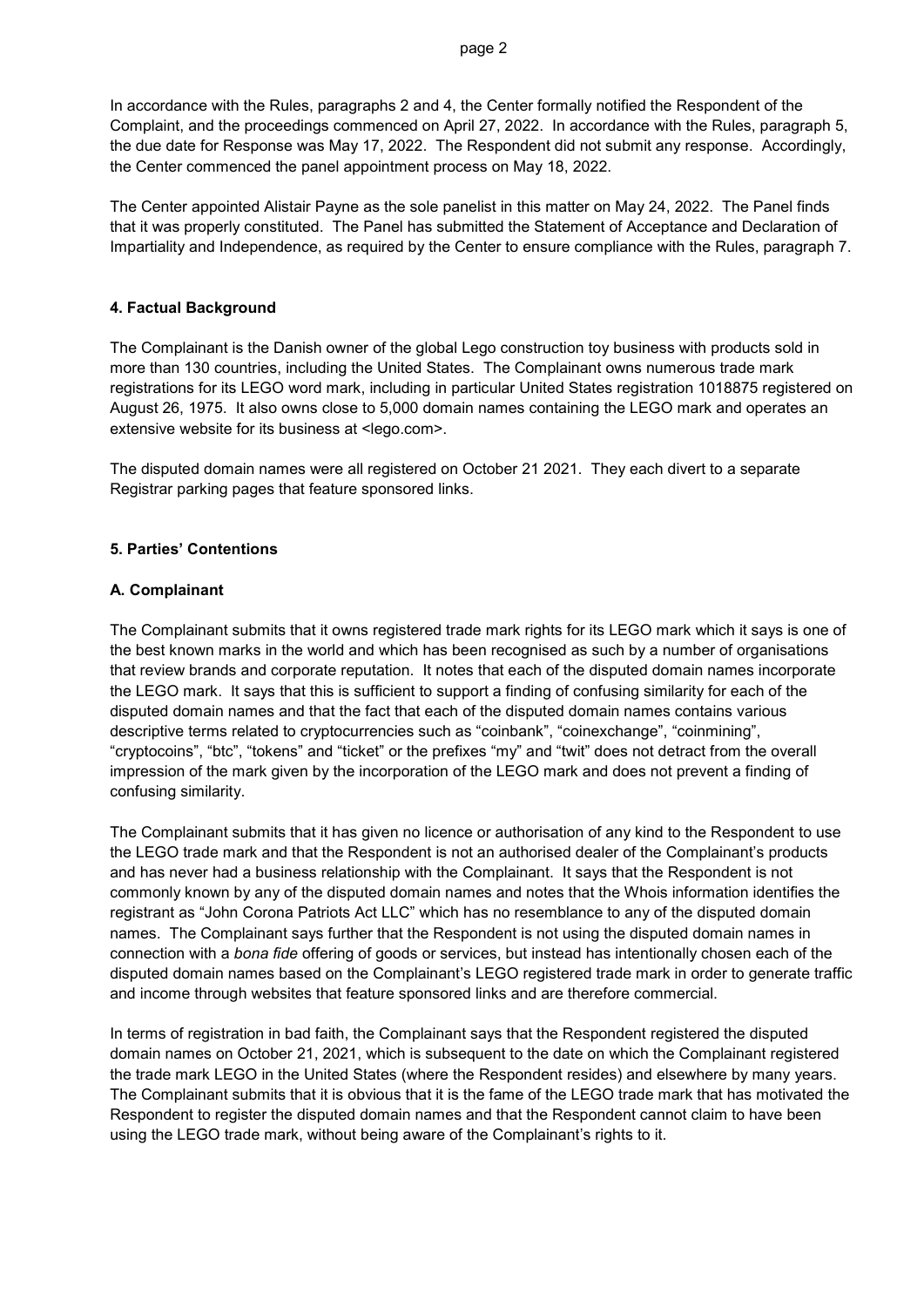#### page 3

The Complainant notes that it first tried to contact the Respondent on December 7, 2021 by sending a cease and desist letter by email requesting a voluntary transfer of the disputed domain names and offering compensation for the Respondent's out of pocket expenses. In spite of the reminders sent, no reply was ever received and, as a consequence, the Complainant says that it filed this Complaint.

The Complainant asserts that the Respondent is using the disputed domain names in terms of paragraph 4(b)(iv) of the Policy in an intentional attempt to attract Internet users to its websites for commercial gain, by creating a likelihood of confusion with the Complainant's mark as to the source, sponsorship, affiliation or endorsement of its websites. It submits that the disputed domain names each resolve to a parking page featuring sponsored links and that this amounts to diversion of Internet users by creating a likelihood of confusion with the Complainant's mark and to use for commercial purposes.

The Complainant says that the Respondent currently holds registrations for several other domain names that misappropriate the trade marks of well-known brands and businesses with the use of similar terms related to cryptocurrencies. This fact demonstrates that the Respondent is engaging in a pattern of cybersquatting/typosquatting, which is also evidence of bad faith registration and use of the disputed domain names. The Complainant notes that these domain names include <bitcoinbankfacebookamerica.com>, <bitcoinbankspotifyamerica.com>, <bitcoinbanktwitteramerica.com>, <bitcoinfedex.com> and <applecoin.club>. According to the Complainant, the Respondent has registered numerous disputed domain names that each infringe upon the Complainant's LEGO trade mark. The number of infringing domain names registered by the Respondent demonstrates that the Respondent is engaging in a pattern of cybersquatting, which it says is evidence of bad faith registration and use.

# **B. Respondent**

The Respondent sent an email communication described in the procedural history stating its willingness "to sell these domains for a good faith and honorable price", but the Respondent did not reply to the Complainant's contentions.

# **6. Discussion and Findings**

### **A. Identical or Confusingly Similar**

The Complainant has demonstrated that it owns registered trade mark rights in various countries for its LEGO word mark including in particular United States registration 1018875 for LEGO registered on August 26 1975. Each of the disputed domain names wholly incorporate the LEGO word mark and the Panel therefore finds that each of them is confusingly similar to the Complainant's registered trade mark rights for LEGO. The addition of "coinbank", "coinexchange", "coinmining", "cryptocoins", "btc", "tokens" and "ticket", or either of the prefixes "my" or "twit" does not prevent a finding of confusing similarity. As a result, the Panel finds that each of the disputed domain names is confusingly similar to the Complainant's registered LEGO mark and that the Complaint therefore succeeds under the first element of the Policy.

### **B. Rights or Legitimate Interests**

The Complainant has submitted that it has given no licence or authorisation of any kind to the Complainant to use the LEGO trade mark and that the Respondent is not an authorised dealer of the Complainant's products and has never had a business relationship with the Complainant. It has asserted that the Respondent is not commonly known by any of the disputed domain names and has noted that the Whois information identifies the registrant as "John Corona Patriots Act LLC" which has no resemblance to any of the disputed domain names. The Complainant has submitted further that the Respondent is not using any of the disputed domain names in connection with a *bona fide* offering of goods or services, but instead has intentionally chosen each of the disputed domain names based on the LEGO registered trade mark in order to generate traffic and income through websites that feature sponsored links and are therefore commercial.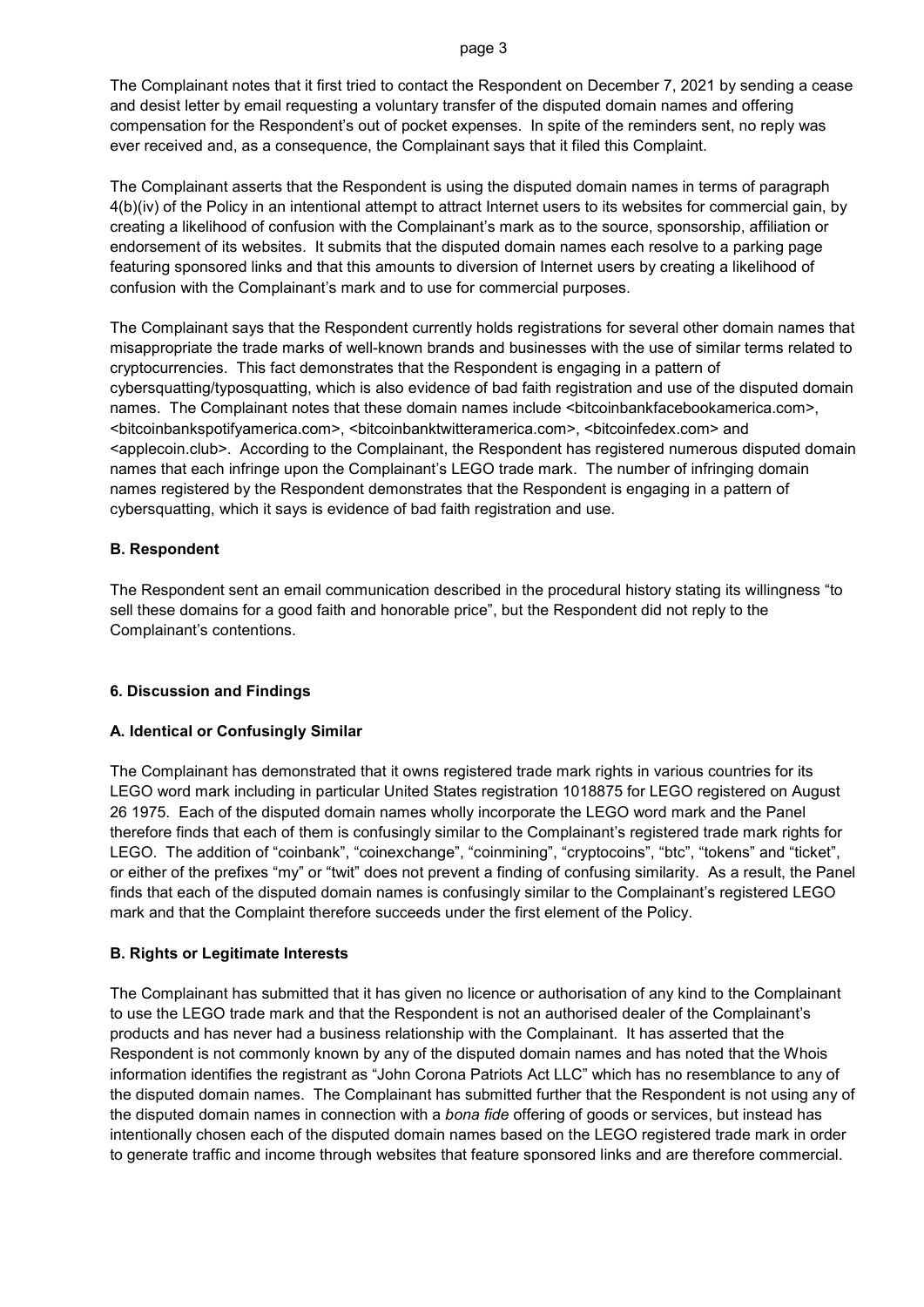#### page 4

The Complainant's LEGO mark is highly distinctive and a household name on a global basis and has enjoyed a very significant reputation for many years prior to the registration of any of the disputed domain names. There is no evidence that the Respondent is using any of the disputed domain names for noncommercial or legitimate purposes or has any other *bona fide* interest in using the LEGO mark. Each of the disputed domain names is in fact being used to resolve to a third party parking page featuring sponsored links.

In these circumstances, the Panel finds that the Complainant has made out a *prima facie* case that the Respondent has no rights or legitimate interests in any of the disputed domain names. The Respondent has failed to respond to or to rebut the Complainant's case and for these reasons and for the reasons set out under Part C below, the Panel finds that the Complaint also succeeds under this element of the Policy.

### **C. Registered and Used in Bad Faith**

The Respondent registered each of the disputed domain names on October 21, 2021, which is subsequent to the date on which the Complainant registered the trade mark LEGO in the United States (where the Respondent resides) by many years. The LEGO mark is highly distinctive and extremely well reputed globally and it is not plausible that the United States-based Respondent could not have been aware of the Complainant's very well-known mark and business when it registered each of the disputed domain names.

The Complainant has provided evidence that the Respondent not only owns the 14 disputed domain names containing the LEGO mark but has also registered several other domain names that misappropriate the trade marks of well-known brands and businesses, including <br/>blitcoinbankfacebookamerica.com>, <bitcoinbankspotifyamerica.com>, <bitcoinbanktwitteramerica.com>, <bitcoinfedex.com> and <applecoin.club>. It therefore appears that the Respondent has sought to prevent a number of owners of very well reputed trade marks from reflecting their mark in a corresponding domain name and has engaged in a pattern of such conduct. This amounts to evidence of registration and of use of each of the disputed domain names under paragraph 4(b)(ii) of the Policy.

Under paragraph 4(b)(iv) of the Policy, there is evidence of registration and use of the disputed domain name in bad faith where a Respondent has used the disputed domain name to intentionally attract, for commercial gain, Internet users to its website by creating a likelihood of confusion with the Complainant's trade marks as to the source, sponsorship, affiliation or endorsement of the website.

The Panel finds that the requirements of paragraph 4(b)(iv) of the Policy are satisfied in this case. As noted above the Respondent has used each of the disputed domain names containing the LEGO mark to attract and confuse Internet users into thinking that they might arrive at a website owned by or affiliated with the Complainant's LEGO brand when that is not the case. Each of the disputed domain names is in fact being used to resolve to a third party parking page featuring sponsored links which amounts to use for commercial purposes in terms of the Policy as found by previous panels in similar circumstances, including in *Inter Ikea Systems B.V. v Daniel Woodson*, WIPO Case No. [D2011-1933.](https://www.wipo.int/amc/en/domains/search/text.jsp?case=D2011-1933)

The Panel notes that the Complainant first tried to contact the Respondent on December 7, 2021 by sending a cease and desist letter by email requesting a voluntary transfer of the disputed domain names and offering compensation for the Respondent's out of pocket expenses. The Respondent failed to respond to this letter in spite of the Complainant's reminders. The Panel's view of the Respondent's bad faith is only reinforced by its failure to respond to this letter.

Accordingly, the Panel finds that the Respondent has both registered and used each of the disputed domain names in bad faith and the Complaint also succeeds under this element of the Policy.